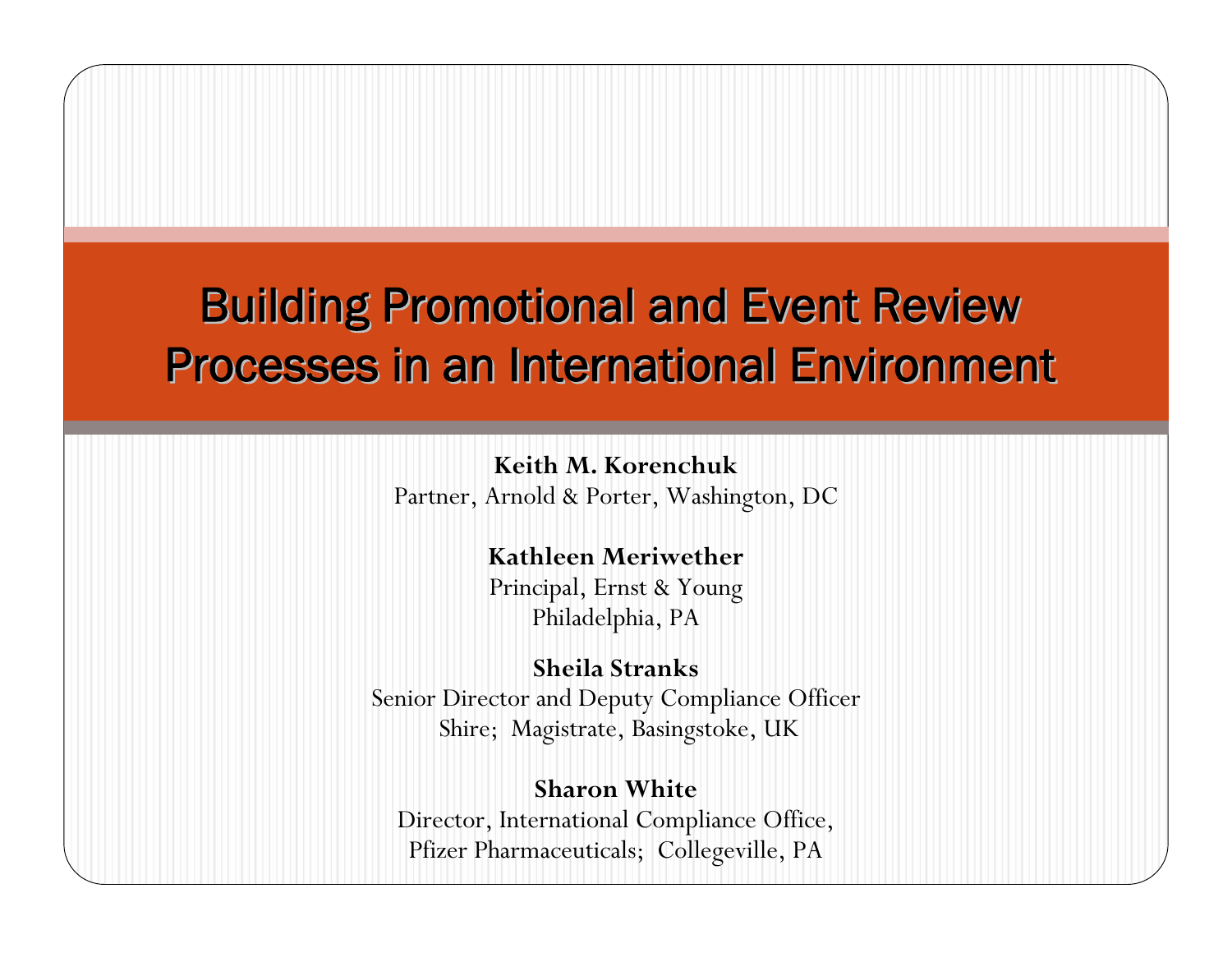# Agenda

- 1. Introduction
- 2. Types of meetings
- 3. Risk areas
- 4. Decreasing risk
- 5. Advisory boards meetings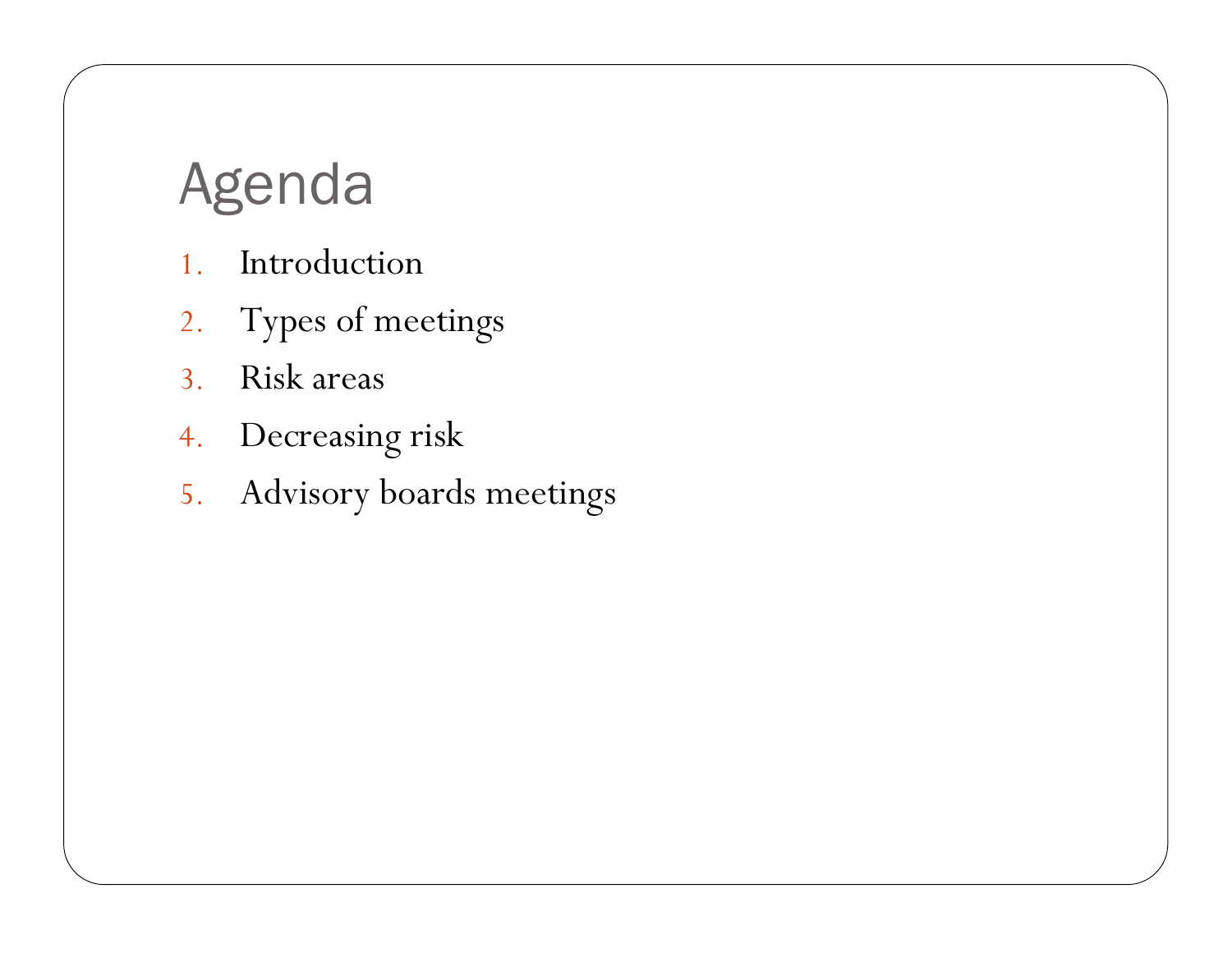# Types of Meetings

- Congress / conventions
- · Company directed Symposia
- Advisory board / consultant meetings
- $\bullet$  CME
- · Hospitality events
- Visiting speakers / speaker training
- $\bullet$ *Will not discuss Internal Company Meetings*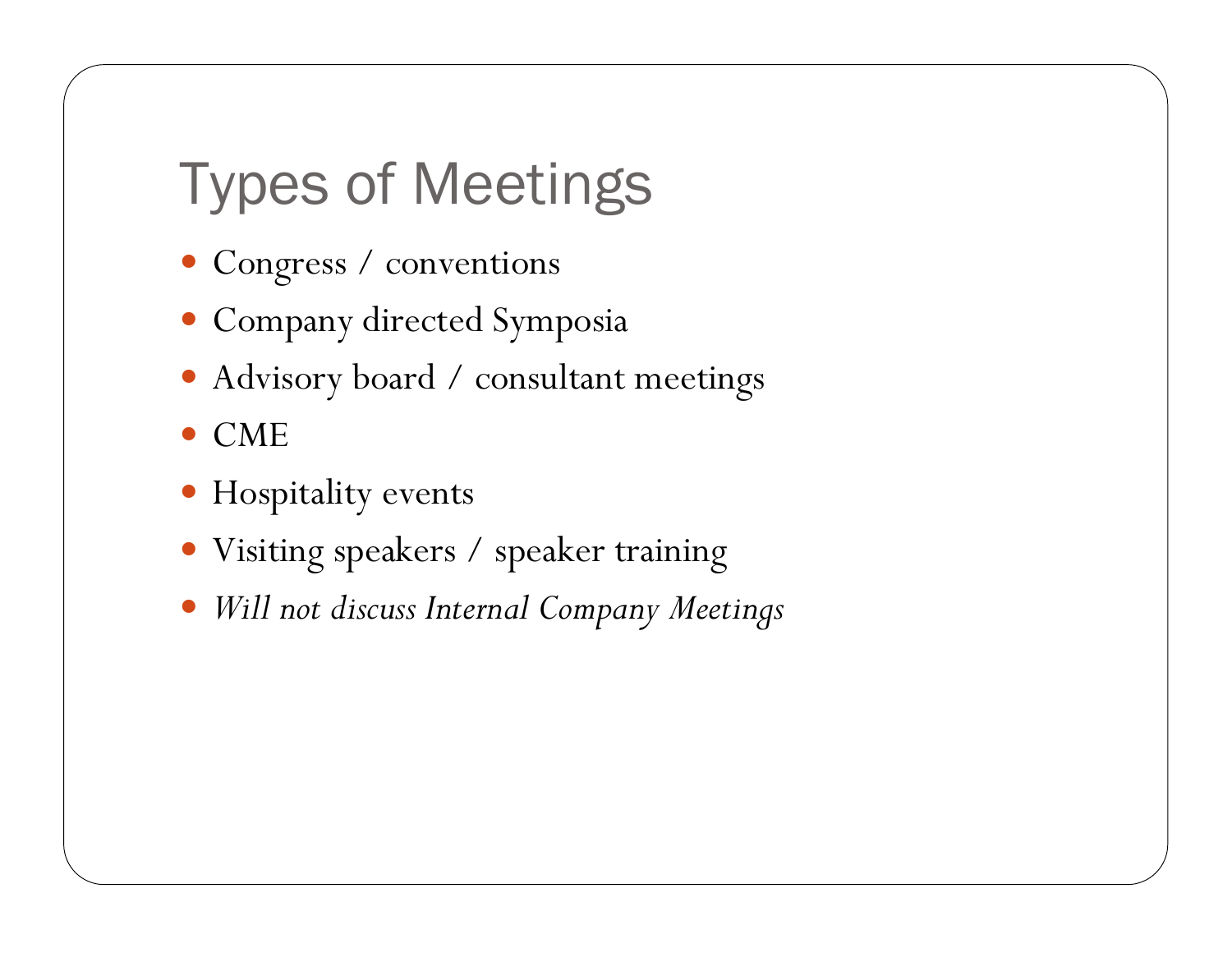# Key Risk Areas - Meetings

#### Documentation

• Lack of necessary approvals (Needs Assessments, Fair Market Value determinations)

Agenda and meeting set-up

- Insufficient time dedicated to meeting content
- Meeting covers off-label content

Venue and hospitality

- •Unsuitable venue, lavish hospitality and entertainment
- •Time of year
- •Concurrent cultural events

#### Participants

- Invitation of spouses/partners
- •Non-qualified HCPs invited to scientific meetings
- •Excessive number of invitees
- •Ratio of company attendees to invitees

#### Materials:

- Educational vs promotional
- Gifts

Criteria for having off-label discussions

#### Local Rules

•Limits and approvals from all countries involved

#### Sponsorships

- Remuneration
- Government employees
- **Contracts**

### Agenda

•Significant ad-hoc changes

### Material

• Changes to material and presentations after approval

#### Venue

•Hospitality above approved level

### Speakers

• Presentation deviates from agreed topic or content

#### Participants

- • Large number of cancellations leads to excessive hospitality
- •Spouses/partners present

### Review and approval **Execution** Execution Follow-up/Documentation

### Budget and expenses

- Actual costs deviate from approved budget
- •Fair market value documented

#### **Contracts**

• Not all contracts retained

#### Material

•Relevant material not retained

### Participation

• List of participants not retained

Methodology for addressing FMV not observed or not consistent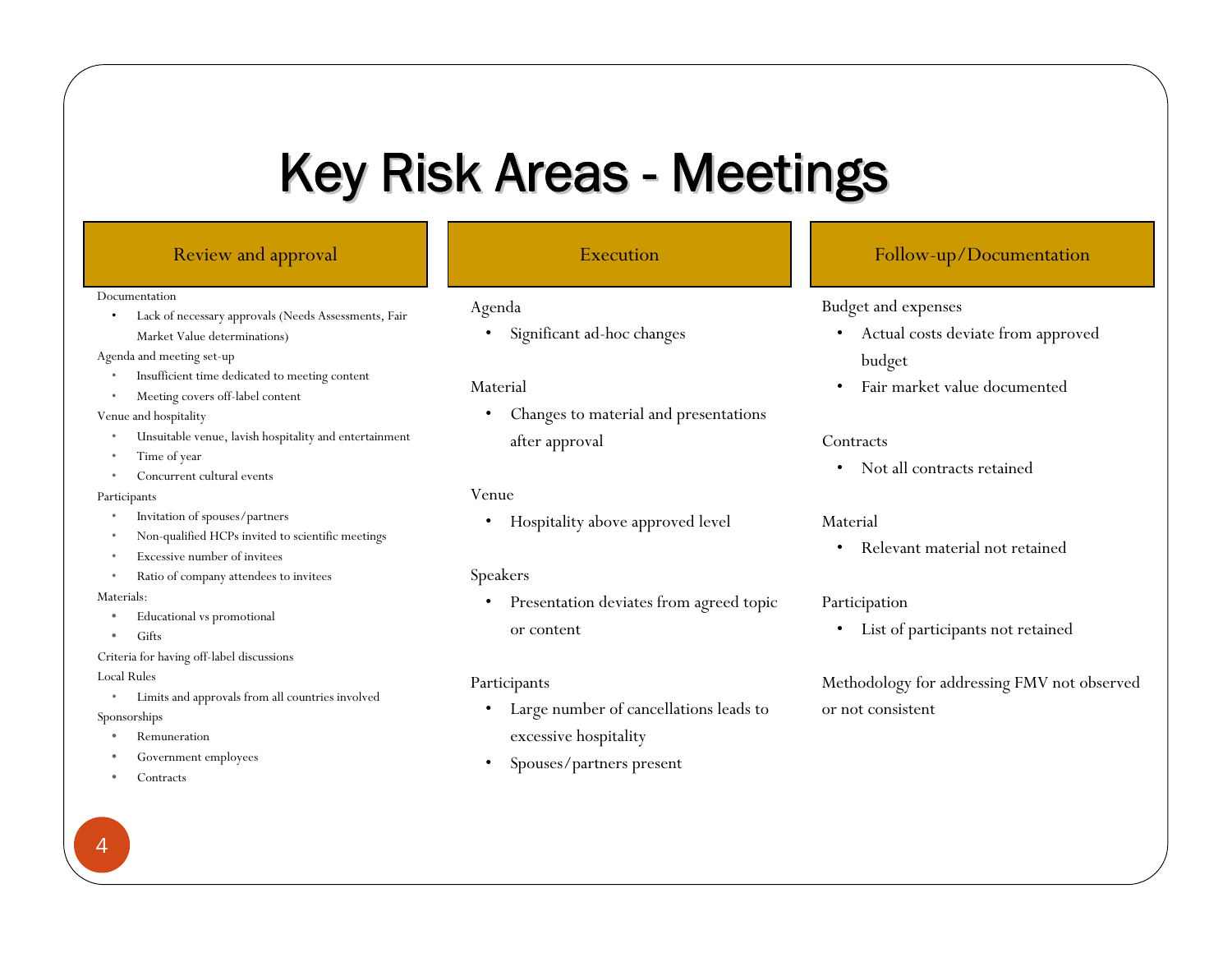# Decreasing risks

- Policies and procedures
	- Appropriate review and approval processes
		- Centralized system for review and approval
	- Documentation and retention
- Training
- Monitoring and auditing
- Corrective plans in the event of changes/issues
- $\bullet$ Communication
- Timing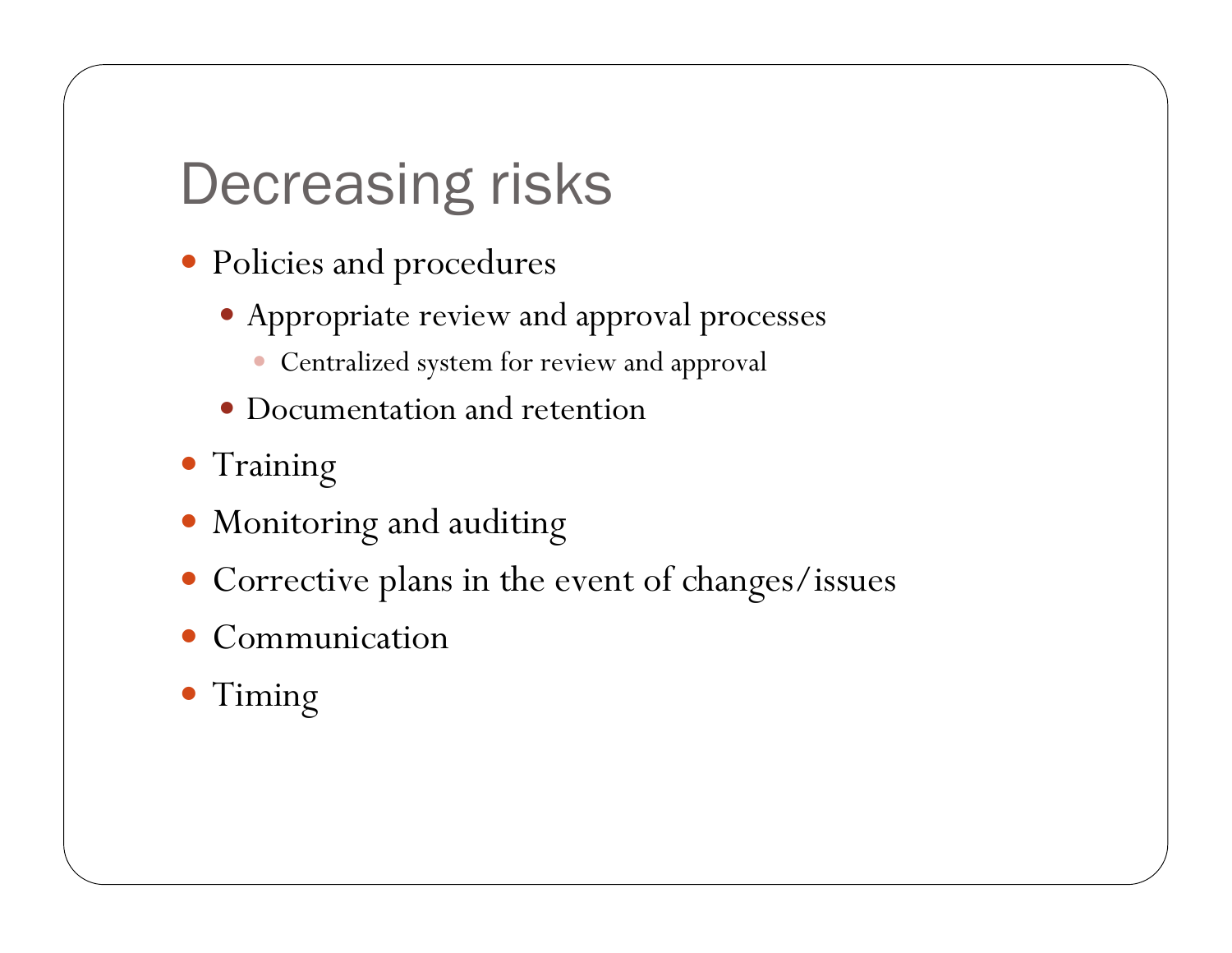## Risk Areas – Advisory Boards

- • No clear business need defined and documented
- •Lack of time for discussion and feedback
- Significant deviations from planned agenda

## **Agenda Set-up and Participants Materials/Documentation**

- •Lack of necessary approvals
- • Actual attendance insufficient or excessive to satisfy business needs
- • Individual contributions insufficient to satisfy business need
- • Presentations made, rather than advice/input received
- •Presentation aimed at driving promotion
- • Excessive number of
	- •Participants
	- •Meetings
	- •Geographic meetings
- • Inappropriate criteria for participation selection
- •Involvement of sales staff

- •Material has promotional character
- •Deviation from approved content
- • Incomplete documentation/retention
	- •Presented material
	- •**Contracts**
	- •Results/input obtained
	- •Intended use of information
- •No contracts in place
- • Payment above fair market value for country of practice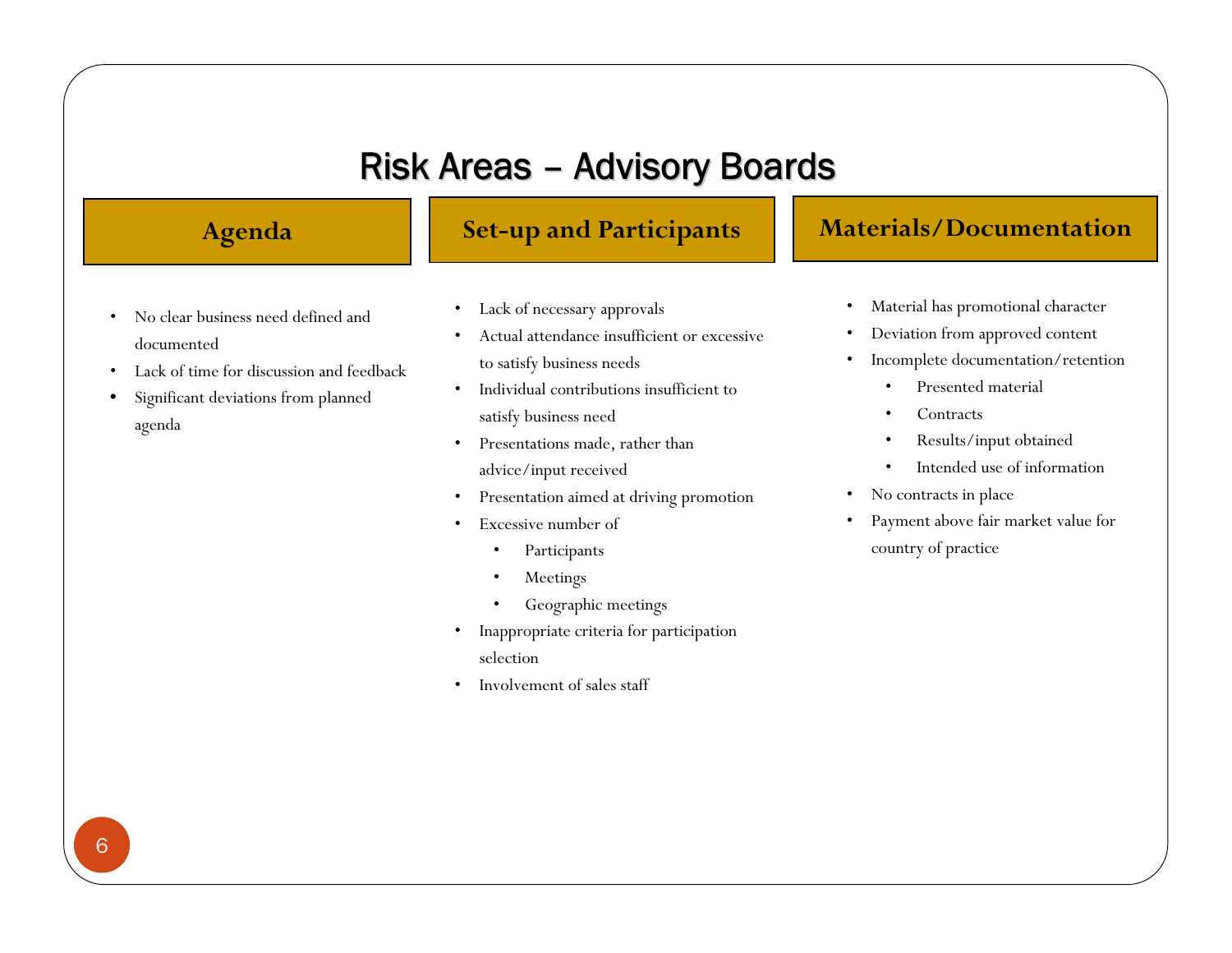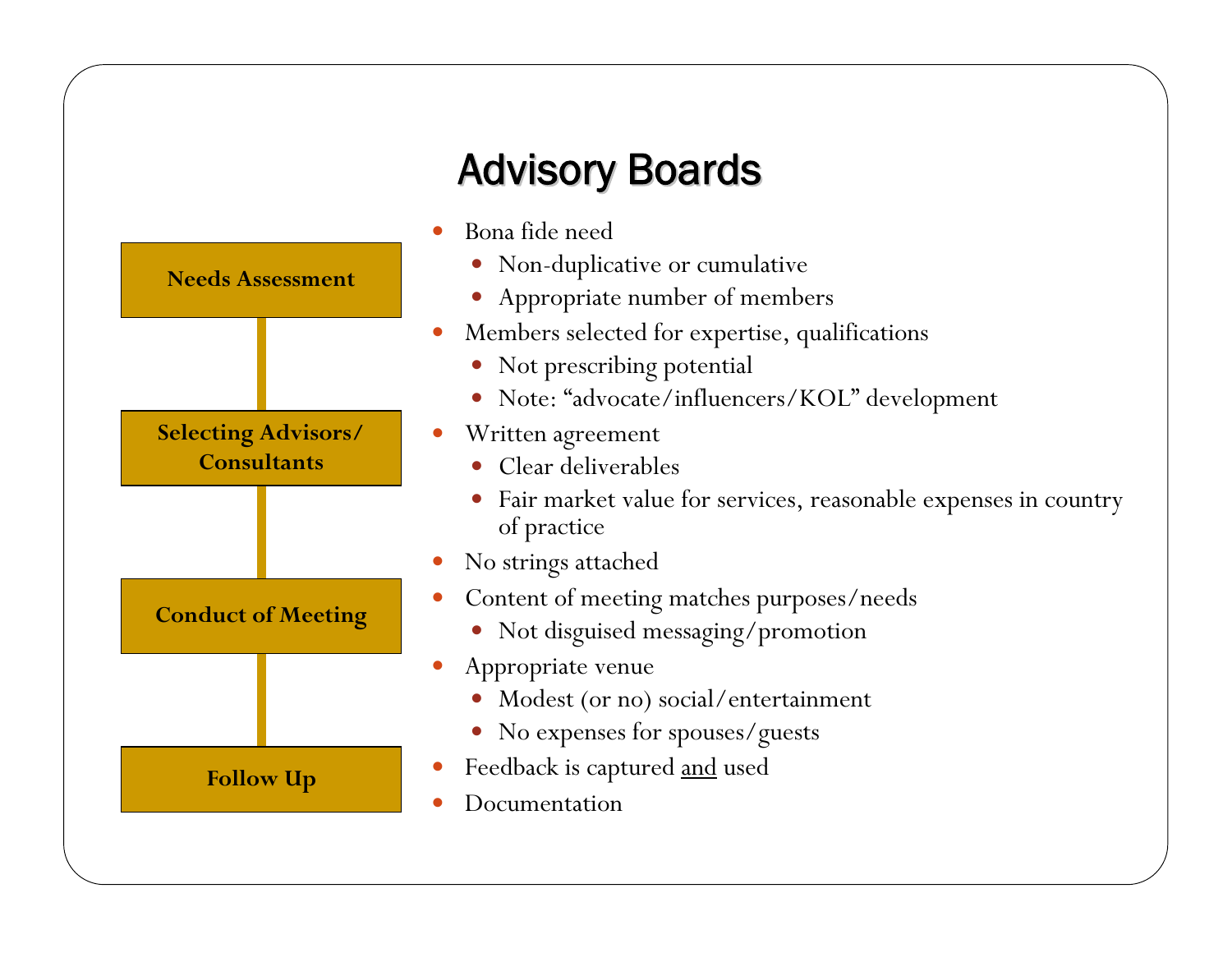## Example 1

Marketing wants to have an advisory meeting at a golf resort inviting HCPs from around the world. Is this allowed?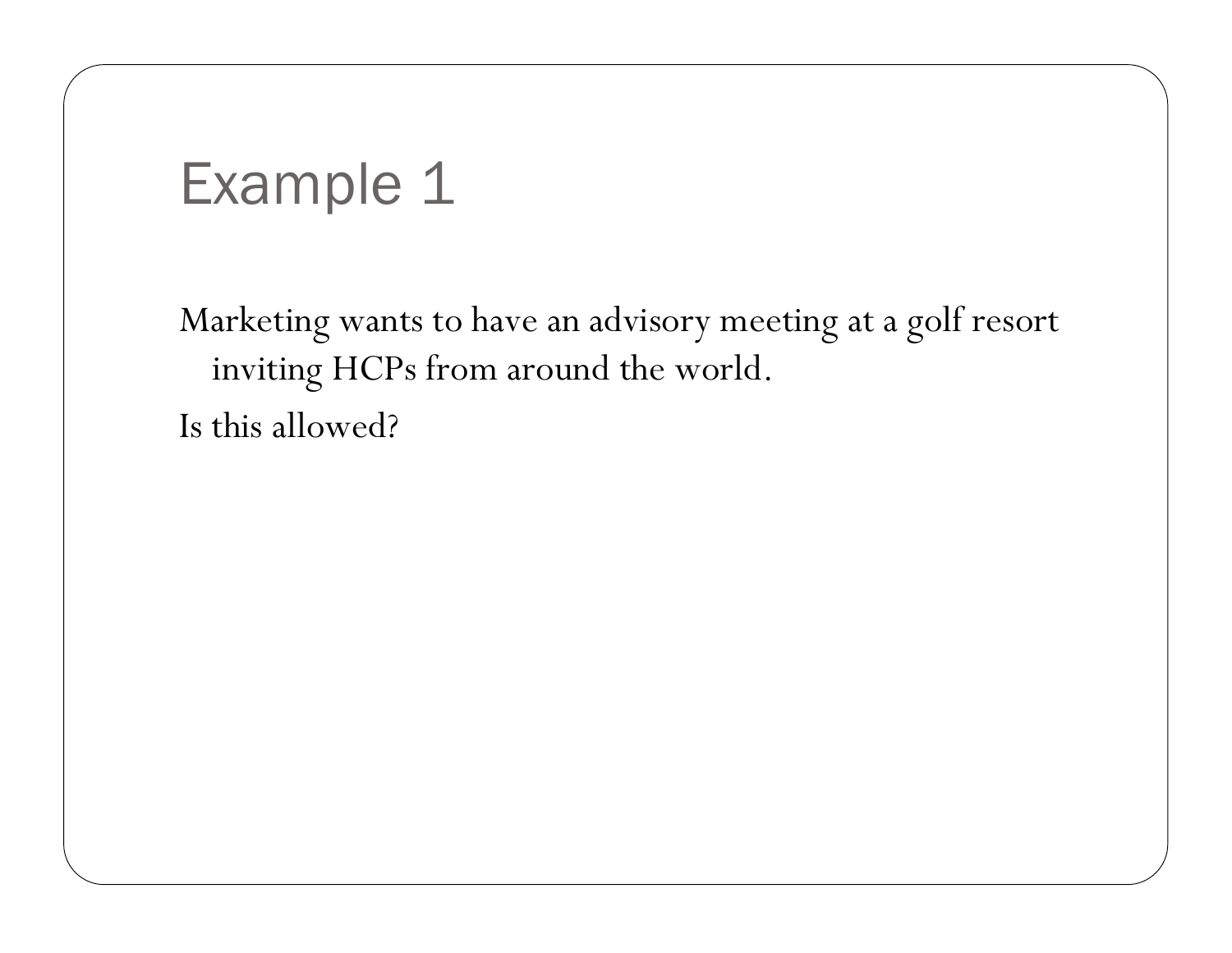# Example 2

What criteria should be followed to assure that a meeting is educational, not promotional?